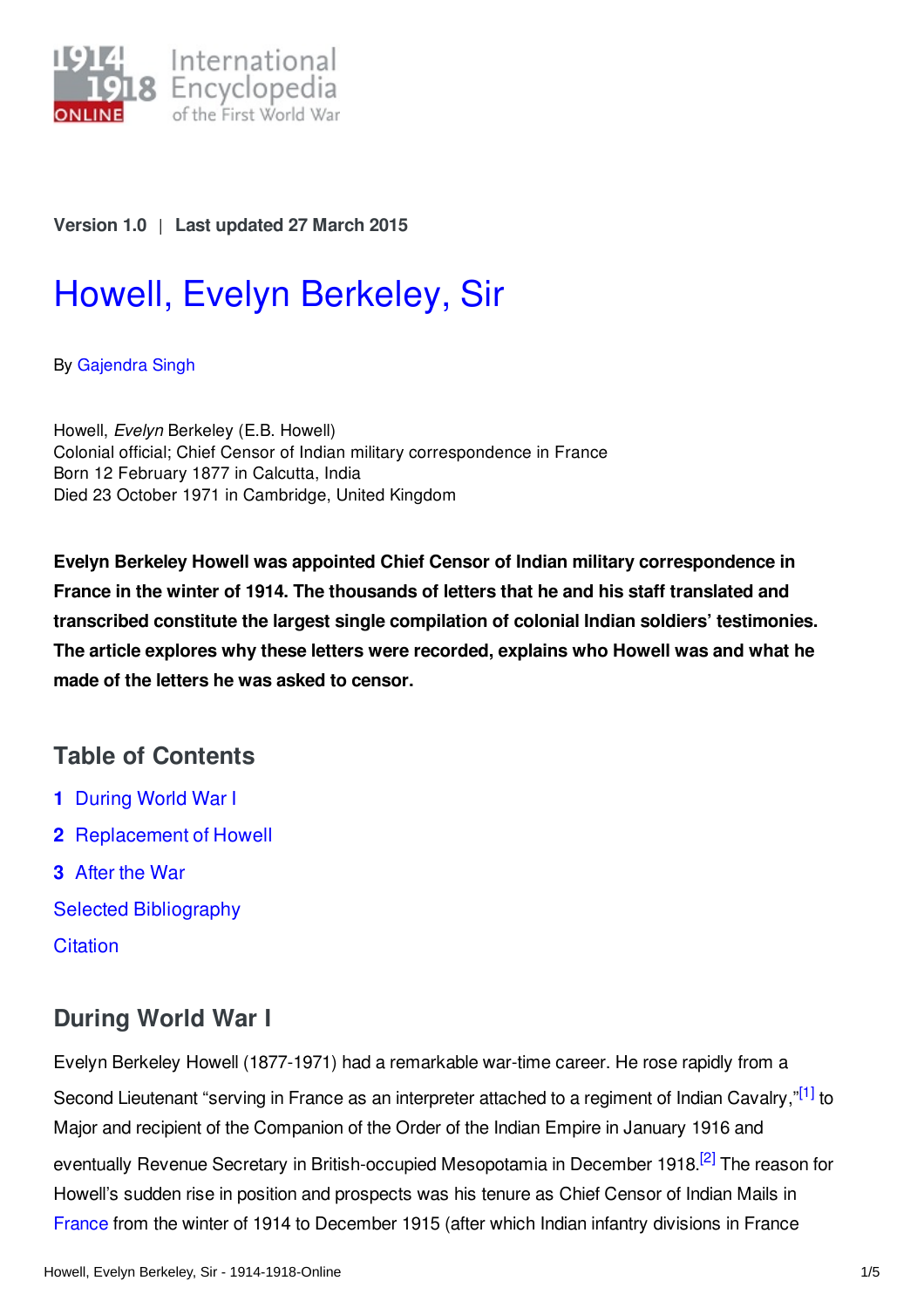were diverted to Mesopotamia and only [cavalry](https://encyclopedia.1914-1918-online.net/article/cavalry) remained). Howell was the solution to a problem – a man with a long history of service in [British](https://encyclopedia.1914-1918-online.net/article/british_india) India who could soothe fears that introducing Indian soldiers into Europe would fatally disrupt hierarchies of race and colonial military discipline. He was tasked with authoring fortnightly, supra-regimental digests of soldiers' [correspondence](https://encyclopedia.1914-1918-online.net/article/war_letters_communication_between_front_and_home_front) and an appraisal of *sipahis'* (Indian soldiers) fears and concerns.

<span id="page-1-1"></span>The appointment of Evelyn Howell as Chief Censor of private military correspondence was not by design. The decision to transport an Indian Corps (composed initially of two infantry divisions and two cavalry brigades) to a European theatre of war was planned from 1913. However, no contingency was ever made for the monitoring of Indian soldiers' [correspondence](https://encyclopedia.1914-1918-online.net/article/sepoy_letters_india) – beyond the ordinary unit-level censorship of a VCO (Viceroy's Commissioned Officer or an Indian subaltern roughly equivalent to a Warrant Officer) reading out soldiers' letters to a British Officer. The decision to implement and organize the special [censorship](https://encyclopedia.1914-1918-online.net/article/censorship) of Indian military correspondence was taken hurriedly at the end of September 1914 after information was received that revolutionary Indian [nationalists](https://encyclopedia.1914-1918-online.net/article/nationalism) were trying to suborn Indian *sipahis*. Howell was charged with subjecting personal correspondence sent to soldiers to "systematic examination" in order to preserve the integrity of Indian battalions abroad from the wiles of "Indian agitators."<sup>[\[3\]](#page-2-3)</sup> Howell was well qualified for the task. He had spent fifteen years serving on the North-West Frontier Province (the site of constant lowintensity conflict and intermittent pacification campaigns) and was unusually proficient (by the standard of British colonial officials) in Pashto and Urdu.<sup>[\[4\]](#page-2-4)</sup> And yet, Howell's career as Chief Censor was one marked by perpetual frustration. Within a matter of weeks the purpose of his task had changed. Correspondence sent from soldiers was found to be far more dangerous. Letters sent from the trenches to India had rapidly increased in number and in length from January 1915 and were said to collectively emanate a chill of "fatalistic resignation" or "mental disquietude" even when any "hint of resentment or anti-British feeling" was absent.<sup>[\[5\]](#page-3-2)</sup> The Censor and his small staff tailored their operations to try to better comprehend soldiers' letters. They brokered extra funds, tried to find trustworthy translators for any scripts in which *sipahis* were literate [\[6\]](#page-3-3) and strived to convince *La*

<span id="page-1-5"></span><span id="page-1-4"></span><span id="page-1-3"></span><span id="page-1-2"></span>*Poste* – the French Postal Service – to re-direct to his office in Boulogne any mail that may have been posted by Indians using civilian post offices.<sup>[\[7\]](#page-3-4)</sup>

## <span id="page-1-0"></span>**Replacement of Howell**

<span id="page-1-8"></span><span id="page-1-7"></span><span id="page-1-6"></span>It proved a futile task. Howell soon complained that it was "far beyond" his "powers" to examine even a small portion of the total letters passing through his office, let alone analyze them "in detail."<sup>[\[8\]](#page-3-5)</sup> Letters were passed on without any changes because of the reluctance of British censors to excise letters that may have been "the last will and testament" of the writer<sup>[\[9\]](#page-3-6)</sup> and the difficulty in deciphering inscrutable nature of Oriental turns of phrase.<sup>[\[10\]](#page-3-7)</sup> Howell continued his work until he was replaced in the last weeks of 1915 but without his earlier energy and enthusiasm. His reports bitterly remarked that only a work of history or "some other book" could make sense of the letters his staff had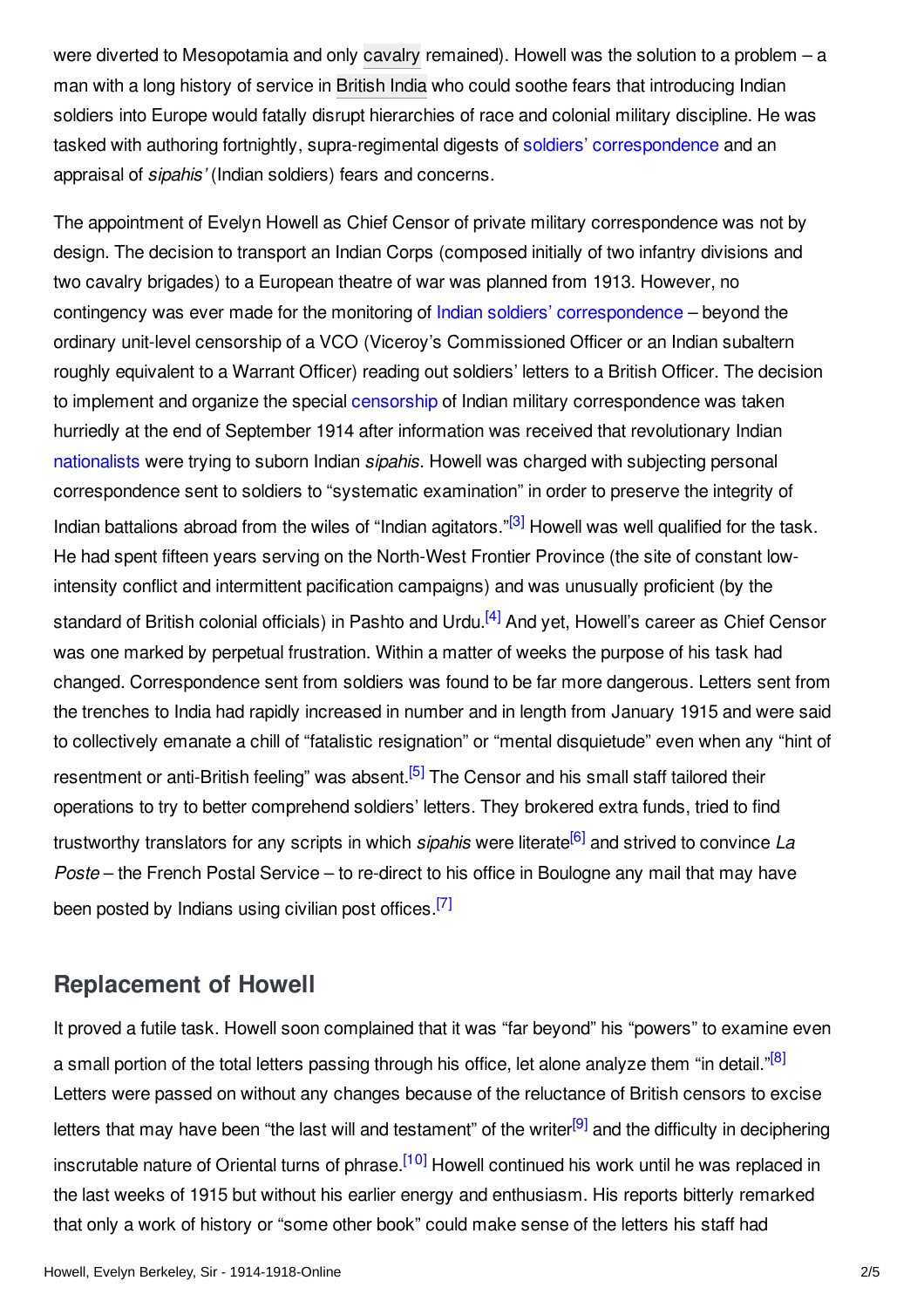<span id="page-2-5"></span>collated.<sup>[\[11\]](#page-3-8)</sup> Howell's advice was heeded in part. When Rudyard Kipling [\(1865-1936\)](https://encyclopedia.1914-1918-online.net/index/names/118562290) was approached to author [propaganda](https://encyclopedia.1914-1918-online.net/article/propaganda_at_home_and_abroad) pieces for "neutrals at home" in the United States of [America](https://encyclopedia.1914-1918-online.net/article/united_states_of_america) by Brigadier George Cockerill [\(1867-1957\)](https://encyclopedia.1914-1918-online.net/index/names/106671018X), Director of Special Intelligence to the British General Staff, he was first handed transcriptions of Indian soldiers' letters, proceeded to read through them, and then promptly decided to write his own fictional versions of the letters as they ought to be.<sup>[\[12\]](#page-3-9)</sup>

## <span id="page-2-6"></span><span id="page-2-0"></span>**After the War**

Howell nonetheless remains a significant figure. It is due to Howell that a substantive record exists (now housed in the British Library) of thousands of letters to and from Indian soldiers in the First World War. It remains one of the few preserved insights into the realities of war as experienced by colonial soldiers, even though many are cropped, badly translated and poorly transcribed. This has become the point of departure for a burgeoning number of historians trying to craft social histories of the colonial Indian Army.

Gajendra Singh, University of Exeter

Section Editor: Heike [Liebau](https://encyclopedia.1914-1918-online.net/contributors/Heike_Liebau)

## **Notes**

- <span id="page-2-1"></span>1. [↑](#page-0-1) Howell, Captain E.B.: Report on Twelve Months' Writing of the Indian Mail Censorship, 7 November 1915; Reports of the Censor of Indian Mails in France, 1914-1918; Military Department Papers, Asia and Africa Collection, British Library, L/MIL/5/828, Part 1.
- <span id="page-2-2"></span>2. [↑](#page-0-2) See the India Office List for a summary of Howell's career. In December 1915, Howell was replaced as Chief Censor by Captain George Alfred Tweedy.
- <span id="page-2-3"></span>3. [↑](#page-1-1) "While the force was in transit [in September] a member of the Indian Revolutionary Party, if it may be so called, was arrested in Toulouse, and upon examination his pockets were found to be stuffed with seditious literature intended for dissemination among Indian soldiery. The authorities, thus set upon their guard, decided that, at least during the stay of the Indian troops in Europe, their correspondence must be subjected to systematic examination, […]." Howell, Report on Twelve Months' Writing 1915. The reference to the "Indian Revolutionary Party" and the "seditious literature" is a reference to Ghadar literature being disseminated by Madame Bhikhaiji Cama [\(1861-1936\)](https://encyclopedia.1914-1918-online.net/index/names/129810045) and her contacts in France. See Sethna, Khorshed Adi: Madame Bhikhaiji Rustom Cama. New Delhi 1987 and Yadav, B.D.: Madam Cama: A True Nationalist, New Delhi 1992.
- <span id="page-2-4"></span>4. [↑](#page-1-2) So much so that Howell later translated and co-authored a collection of the poetry of Khushal Khan Khattak [\(1613-1689\),](https://encyclopedia.1914-1918-online.net/index/names/1033391042) the famed 17<sup>th</sup> century Pashto poet: The Poems of Khushal Khan Khatak; with English Verse translations by Evelyn Howell and Olaf Caroe; and an introduction by Maulana Abdul Qadir, Peshawar 1963.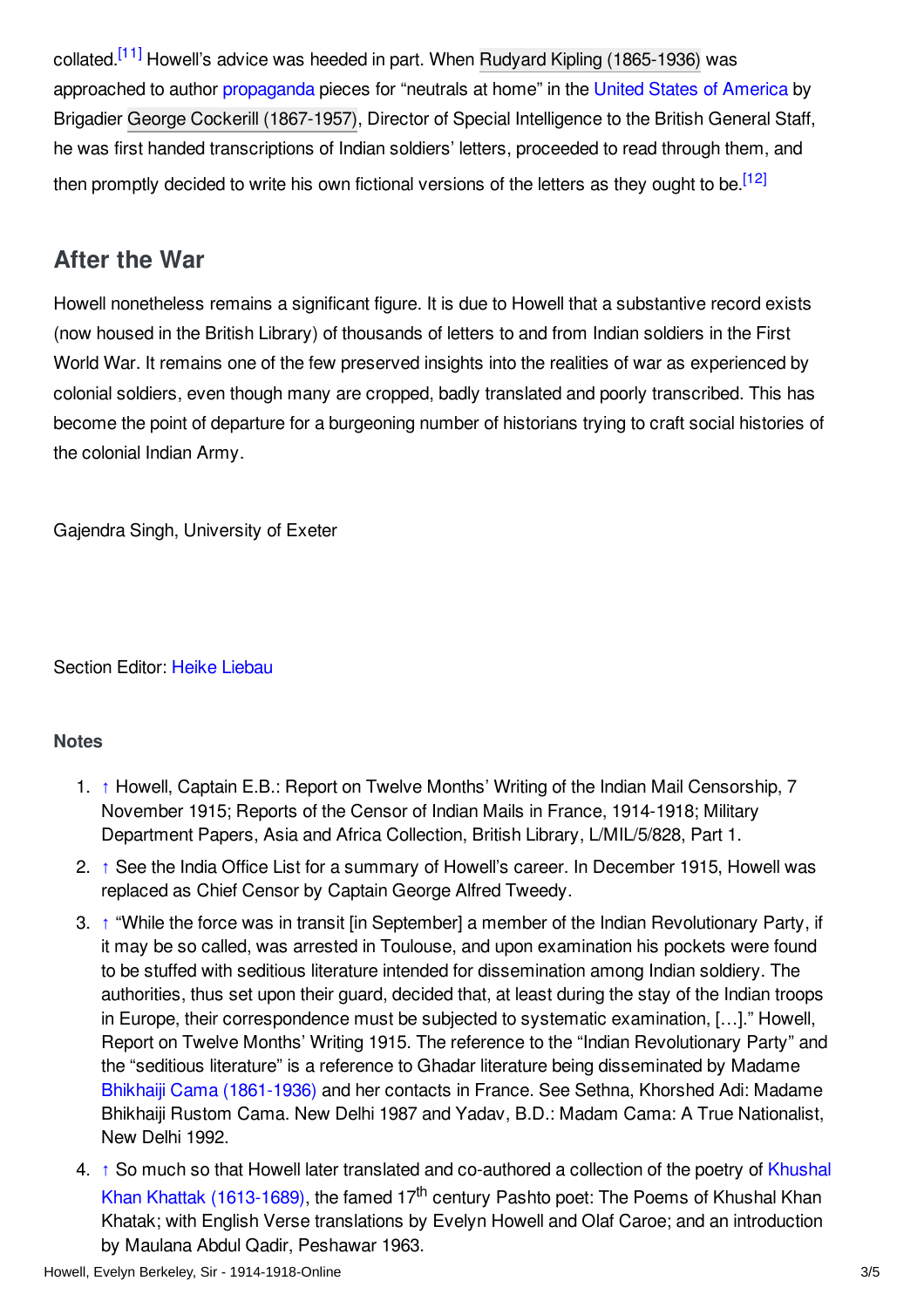- <span id="page-3-2"></span>5. [↑](#page-1-3) Howell, 23 January 1915; Reports of the Censor of Indian Mails in France, 1914-1915; Military Department Papers, Asia and Africa Collection, British Library, L/MIL/5/825, Part 1.
- <span id="page-3-3"></span>6. [↑](#page-1-4) Some of the original staff assigned to the Chief Censor's office at Boulogne never appeared and Howell had particular difficulty translating Punjabi in Gurumukhi script.
- <span id="page-3-4"></span>7. [↑](#page-1-5) It took until 14 November 1917 before absolutely every letter was redirected to the Censor's office. Reports of the Censor of Indian Mails in France, 1917- 1918; Military Department Papers, Asia and Africa Collection, British Library, L/MIL/5/827, Part 5.
- <span id="page-3-5"></span>8. [↑](#page-1-6) Howell, 4 February 1915; Censor of Indian Mails, 1914-1915, Part 1.
- <span id="page-3-6"></span>9. [↑](#page-1-7) "It was felt that it would be quite unfair to withhold the whole of a long letter containing as often as not what the writer believed to be his last will and testament, simply because here and there through the letter advice was given to younger relatives to stay at home or not to leave the village, or to be guided by the direction of so and so, or not to join the army." Howell, 28 August 1915; Censor of Indian Mails, 1914-1915, Part 5.
- <span id="page-3-7"></span>10. [↑](#page-1-8) "The first extract illustrates how almost impossible it is for any censorship of Oriental correspondence to be effective as a barrier. Orientals excel in the art of conveying information without saying anything definite. When they have a meaning to convey in this way, they are apt to use the phrase "Think this over till you understand it", or some equivalent, to the reader. [...] It naturally follows that the news conveyed is extremely vague, and gives rise to wild rumours." Howell, 15 February 1915; Censor of Indian Mails 1914-1915, Part 1.
- <span id="page-3-8"></span>11. [↑](#page-2-5) Howell, Report on Twelve Months' Writing 1915.
- <span id="page-3-9"></span>12. [↑](#page-2-6) The fictional letters were serialized in the *American Saturday Evening Post* between May and June 1917, and then later published in the "Sussex Edition" and then as "Eyes of Asia."

## <span id="page-3-0"></span>**Selected Bibliography**

Kipling, [Rudyard:](https://encyclopedia.1914-1918-online.net/bibliography/XREZHRBX) **The eyes of Asia**, 1917.

Markovits, Claude: **Indian soldiers' experiences in France during World War I. Seeing Europe from the rear of the front**, in: Liebau, Heike (ed.): The world in world wars. [Experiences,](https://encyclopedia.1914-1918-online.net/bibliography/XKJBMDZE) perceptions and perspectives from Africa and Asia, Leiden 2010: Brill, pp. 29- 53.

Omissi, David (ed.): **Indian voices of the Great War. Soldiers' letters, 1914-18**, [Houndmills;](https://encyclopedia.1914-1918-online.net/bibliography/3ZBFNJEG) New York 1999: Macmillan Press; St. Martin's Press.

Singh, Gajendra: **The testimonies of Indian soldiers and the two World Wars. Between self and Sepoy**, London 2014: [Bloomsbury.](https://encyclopedia.1914-1918-online.net/bibliography/ND4ZVQ93)

#### <span id="page-3-1"></span>**Citation**

Singh, Gajendra: Howell, Evelyn Berkeley, Sir , in: 1914-1918-online. International Encyclopedia of the First World War, ed. by Ute Daniel, Peter Gatrell, Oliver Janz, Heather Jones, Jennifer Keene, Alan Kramer, and Bill Nasson, issued by Freie Universität Berlin, Berlin 2015-03-27. **DOI**: [10.15463/ie1418.10589](http://dx.doi.org/10.15463/ie1418.10589).

#### **License**